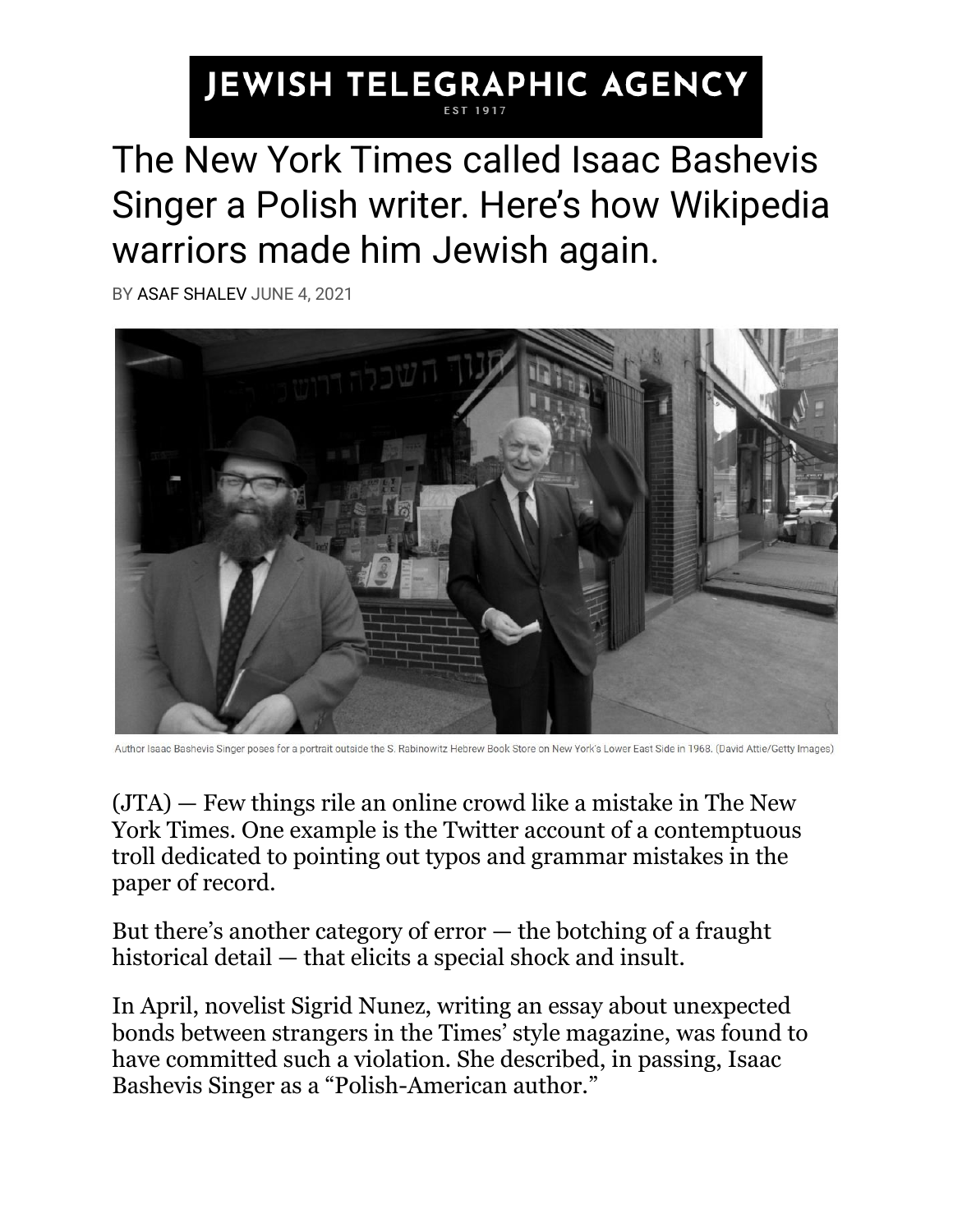The various reactions featured words like "yikes," "obscene," "disgusting," aghast" and "shanda."

"Shame on @NYTIMES for erasing his identity and heritage," one Twitter user wrote.

It may be true that the Nobel laureate was born and raised in Poland, but Singer is, in fact, best described as a Jewish author, and any labeling that elevates the former while ignoring the latter [will strike](https://www.heyalma.com/how-can-you-describe-isaac-bashevis-singer-without-saying-jewish/)  [many Jews as tone-deaf at best.](https://www.heyalma.com/how-can-you-describe-isaac-bashevis-singer-without-saying-jewish/) This sensitivity is understandable given that Singer's hyphenated identities are the result of his immigration to the United States only a few years before the near annihilation of Polish Jewry.

Since Nunez surely didn't mean to bring about a crime against history, the question is where did she pick up the wording that appeared in The Times?

The likely answer is quite obvious: Wikipedia.

At the time, [the introduction to the Wikipedia](https://en.wikipedia.org/w/index.php?title=Isaac_Bashevis_Singer&oldid=1013825346) entry on Singer described him as a "Polish American writer in Yiddish." The word "Jewish" appeared lower, in the body of the text.

Check now and you'll see a different first line: Singer is "a Polish-born Jewish-American writer." But the process of editing these few words was long and complicated, offering lessons on the pitfalls and continued promise of decentralized knowledge in the era of disinformation, with some possible insights about Polish ultranationalism.

The story of how a set of Wikipedia warriors made Isaac Bashevis Singer Jewish again starts a few years ago with a keyboard battle between two strong-willed strangers on the internet.

On one side: Wikipedia novice David Stromberg, 40, an Israel-born, U.S.-raised literary scholar and writer who lives in Jerusalem and whose research on Singer appears in academic journals.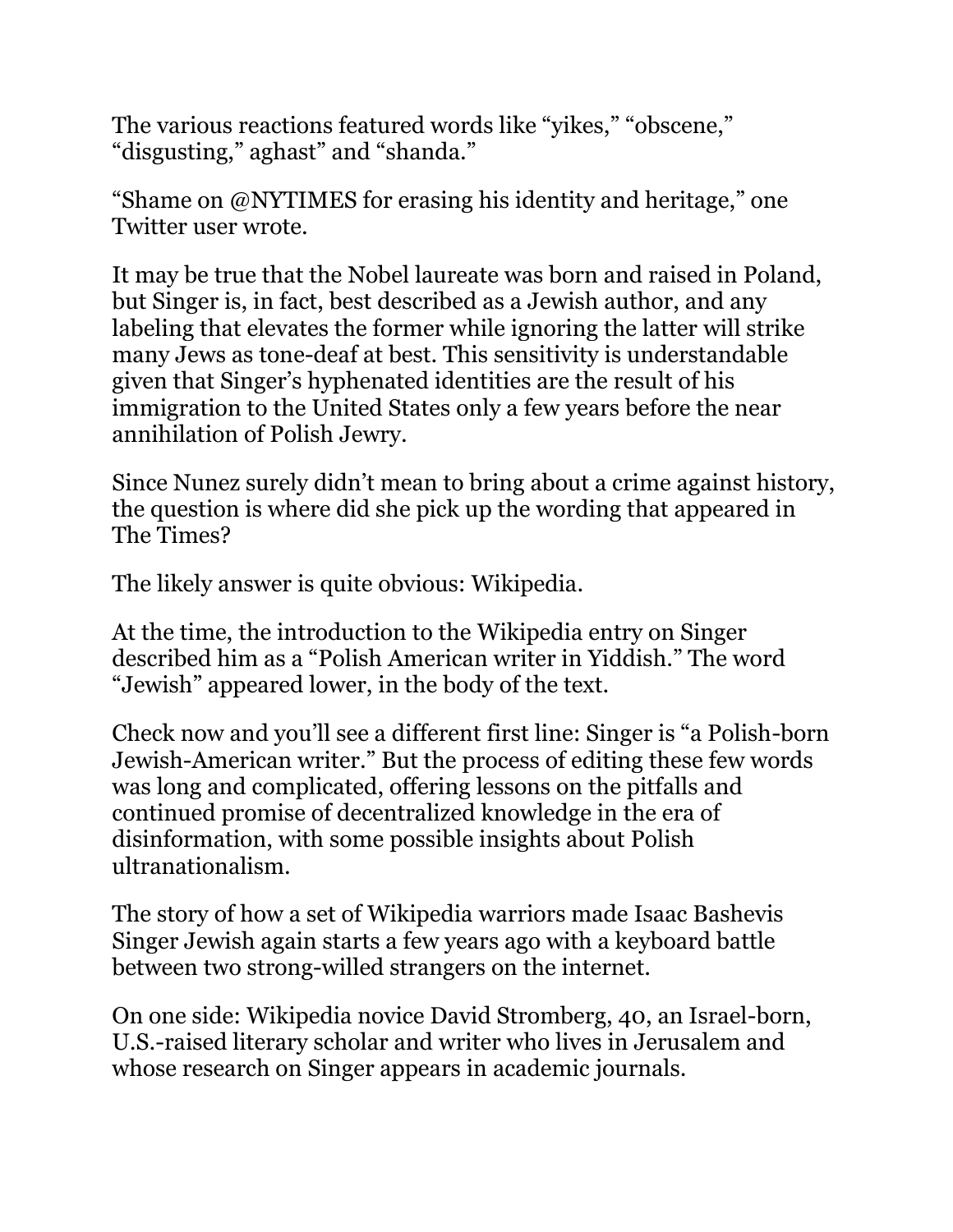"I've been in this battle since 2019, have gotten really obsessed with it," he told the Jewish Telegraphic Agency. "You ask yourself, 'how could this be happening?'"

On the other side: seasoned Wikipedian Oliver Szydlowski, 22, a Polish college student enrolled in a construction management program at the Queensland University of Technology in Brisbane, Australia.

"Wikipedia is a battleground, and you do tend to argue with a lot of people," Szydlowski told JTA. "What I'm trying to do is to improve every single article as much as possible."



David Stromberg, a writer and scholar who studies the work of Isaac Bashevis Singer, sits at his computer in his Jerusalem home, May 2021. (Courtesy of Stromberg)

At first, Stromberg found himself consulting the Wikipedia page on Singer for work. He's a serious Singer scholar, but the page provided a quick and easy reference for certain details, like the listing of Singer's published works.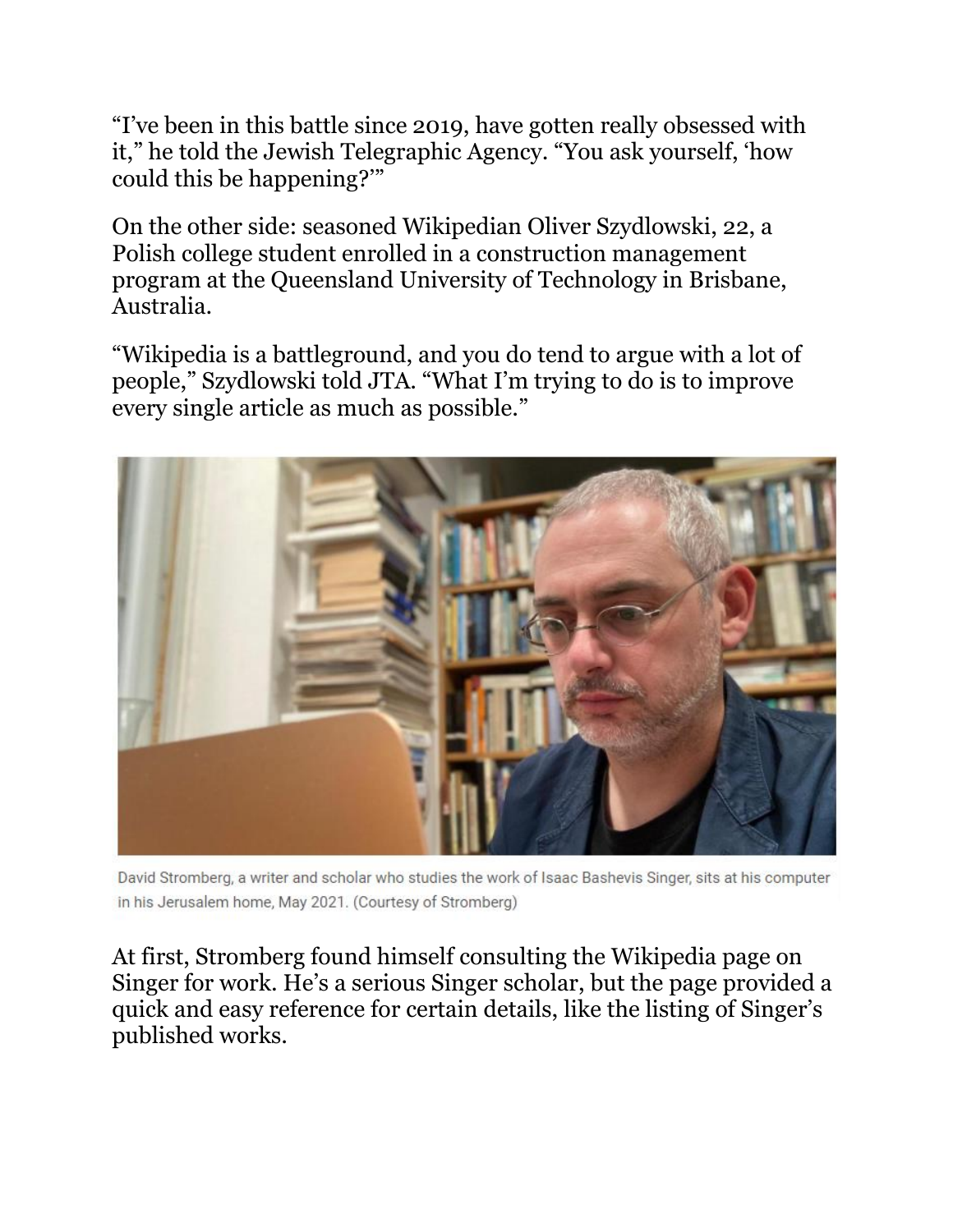There were little mistakes in dates and titles, and Stromberg fixed them as he went along. Then one day, he noticed Singer was identified as a "Polish American," so he fixed that, too.



Oliver Szydlowski, a member of WikiProject Poland, is a college student from Poland who is attending an Australian university. (Courtesy of Oliver Szydlowski)

"And within like an hour it was back," Stromberg recalled. "So I went and changed it again. And again it was back."

Stromberg navigated to the backend of the page and searched for who was making the changes. It was a user that went by the Polishsounding "Oliszydlowski." A [user page](https://en.wikipedia.org/wiki/User:Oliszydlowski) for Oliszydlowski seemed to hint at the motivation of Stromberg's adversary. The page showed that Oliszydlowski was awarded the Polish Barnstar of National Merit, 1st Class by something called [WikiProject Poland](https://en.wikipedia.org/wiki/Wikipedia:WikiProject_Poland) for having created an article on Polonophilia, which means fondness for Polish culture and history.

To Stromberg, Szydlowski's Wikipedia profile suggested that he might belong to the movement of Polish ultranationalists who have been [fighting to improve](https://www.jta.org/2020/01/14/global/following-polands-lead-lithuania-proposes-a-controversial-holocaust-law) the world's perception of Poland's 20th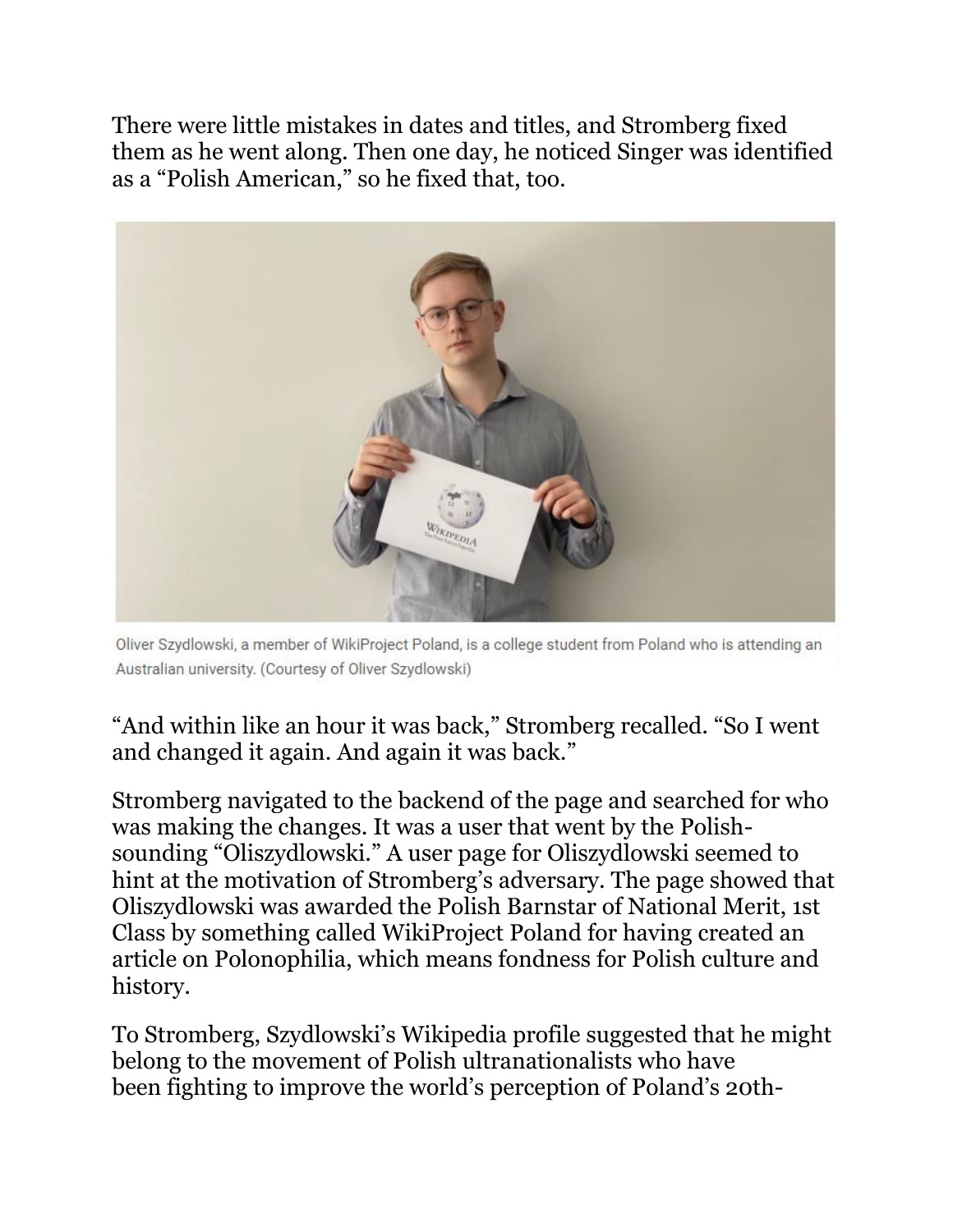century history. The sanitized narrative advanced by this movement is that the Polish people bear no responsibility for the Holocaust and were themselves victims of the Nazis.



Singer won the Nobel Prize for Literature in 1978. (Getty Images)

As the back-and-forth over the Singer article continued, Szydlowski's track record as an editor and knowledge of the Wikipedia rules allowed him to trump Stromberg's corrections. The Wikipedia administrators who got involved sided with Szydlowski.

Eventually Stromberg's account was blocked. He had picked the username IBSLiteraryTrust, after the Isaac Bashevis Singer Literary Trust, where he serves as an editor. It was a bad choice — Wikipedia frowns on anything that looks like promotional activity by a business or organization.

Stromberg occasionally felt silly about continuing to fight and thought of letting the error stand, hoping that internet users would know better than to trust Wikipedia. But he also knew that Wikipedia is widely read and worried that the idea of Singer being a Polish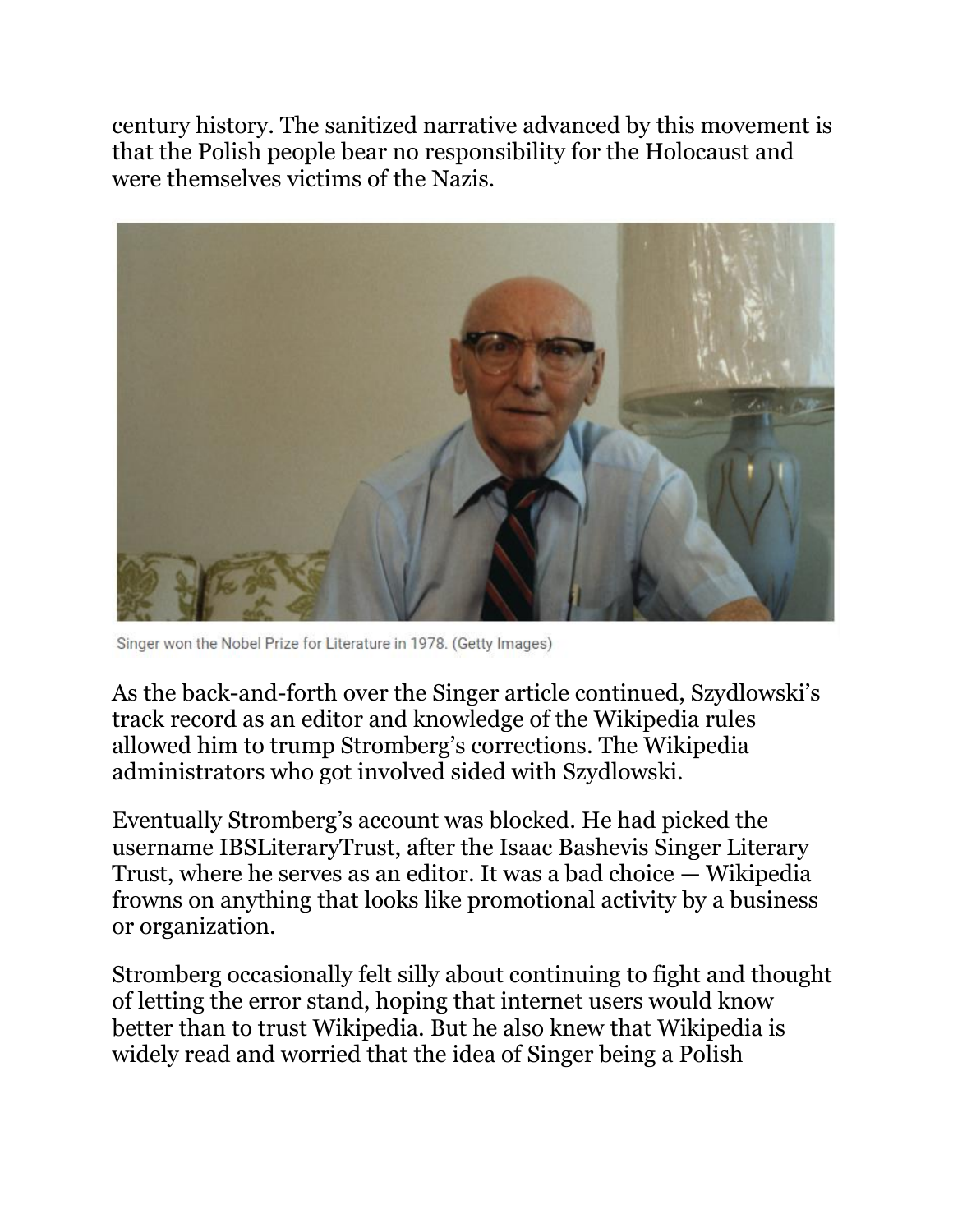American could enter the wider culture — the kind of scenario that eventually happened with the phrase's appearance in The Times.

So Stromberg fought on. He pleaded to have his account unblocked.

"I have been put here in order to stop a clarification that is scholarly in nature and has nothing to do with promotion or sales," Stromberg wrote as part of a Wikipedia grievance process in November. "User Oliszydlowski is constantly undermining these changes and using all kinds of Wikipedia tricks to block my access. Please help!!"

Oliszydlowski, meanwhile, chimed in to say he merely hoped to enforce Wikipedia's rules. According to his understanding, the descriptor "Jewish" didn't belong in the lead sentence. Only a person's nationality — rather than religion or ethnicity — is allowed in the lead, and Jewish is not a nationality, he argued.

Stromberg countered by giving the example of articles on important figures whose lead sentence did say "Jewish," like [Walter](https://en.wikipedia.org/wiki/Walter_Benjamin)  [Benjamin,](https://en.wikipedia.org/wiki/Walter_Benjamin) [Martin Buber](https://en.wikipedia.org/wiki/Martin_Buber) and [Shalom Shabazi.](https://en.wikipedia.org/wiki/Shalom_Shabazi) And he added that according to Wikipedia itself, Jewish can, in fact, be considered a nationality.

"The Wikipedia entry on 'Jewish' clearly frames being Jewish as an ethnoreligious group and a nation, and states that 'Jewish ethnicity, nationhood, and religion are strongly interrelated,'" Stromberg wrote.

Oliszydlowski's repeated rejections, Stromberg wrote, suggested "national belligerence."

Nothing worked. Stromberg kept posting the wrong answers from the wrong accounts at the wrong moments and was rebuffed each time. He decided to give up.

"The administrators on Wikipedia were not interested in upholding what might be factual information," Stromberg said in a recent interview. "Their main concern was that people should play by their rules. To me, that kind of game is not a game worth playing."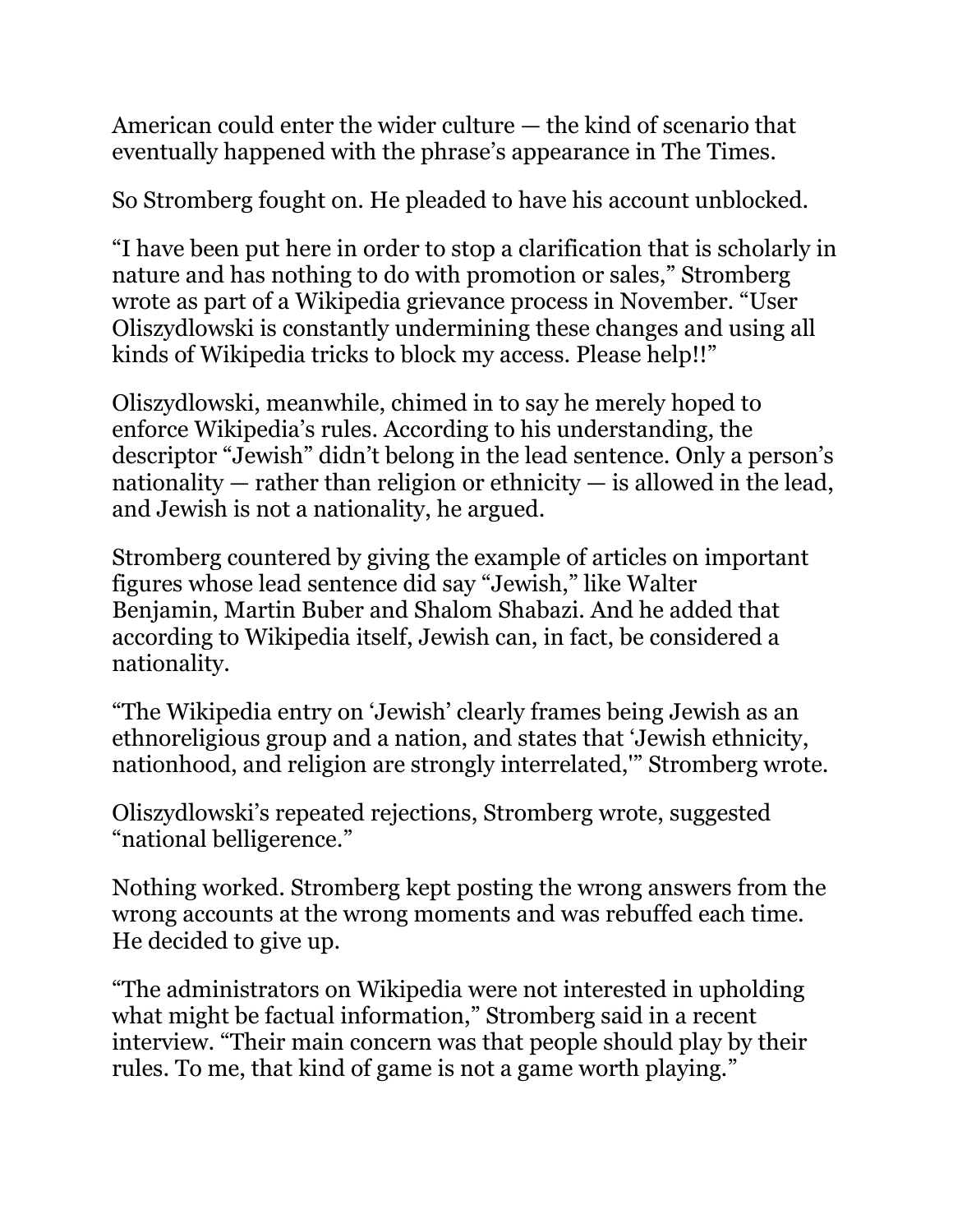Then he reconsidered.

"It's not a game worth playing alone," he said.

In the 20 years since it was launched, Wikipedia has proven remarkably resilient. Run by a nonprofit and edited by anyone with an internet connection who would like to volunteer, the site turned out to be reliable in defiance of its early critics while standing as the only noncommercial entity among the most popular websites on the internet. Wikipedia has become a part of the digital infrastructure.

Corporate propaganda and political agendas always made the job of Wikipedia difficult, but with the rise of state-sponsored, social mediapowered disinformation, the Wikipedia community has struggled to fend off rogue editors and bad-faith revisions. When fighting breaks out in Gaza, for example, mobs wage war over related Wikipedia pages and administrators are forced to freeze editing. Meanwhile, the entry for the Second Intifada, which ended more than 15 years ago, is [still](https://www.haaretz.com/israel-news/.premium.HIGHLIGHT-the-second-intifada-still-rages-on-wikipedia-1.9201705)  [being litigated.](https://www.haaretz.com/israel-news/.premium.HIGHLIGHT-the-second-intifada-still-rages-on-wikipedia-1.9201705)



Singer signs autographs at a reception hosted by members of the local Jewish community in Stockholm, Dec. 9, 1978. Singer was in the Swedish capital to receive his Nobel Prize. (Chuck Fishman/Getty Images)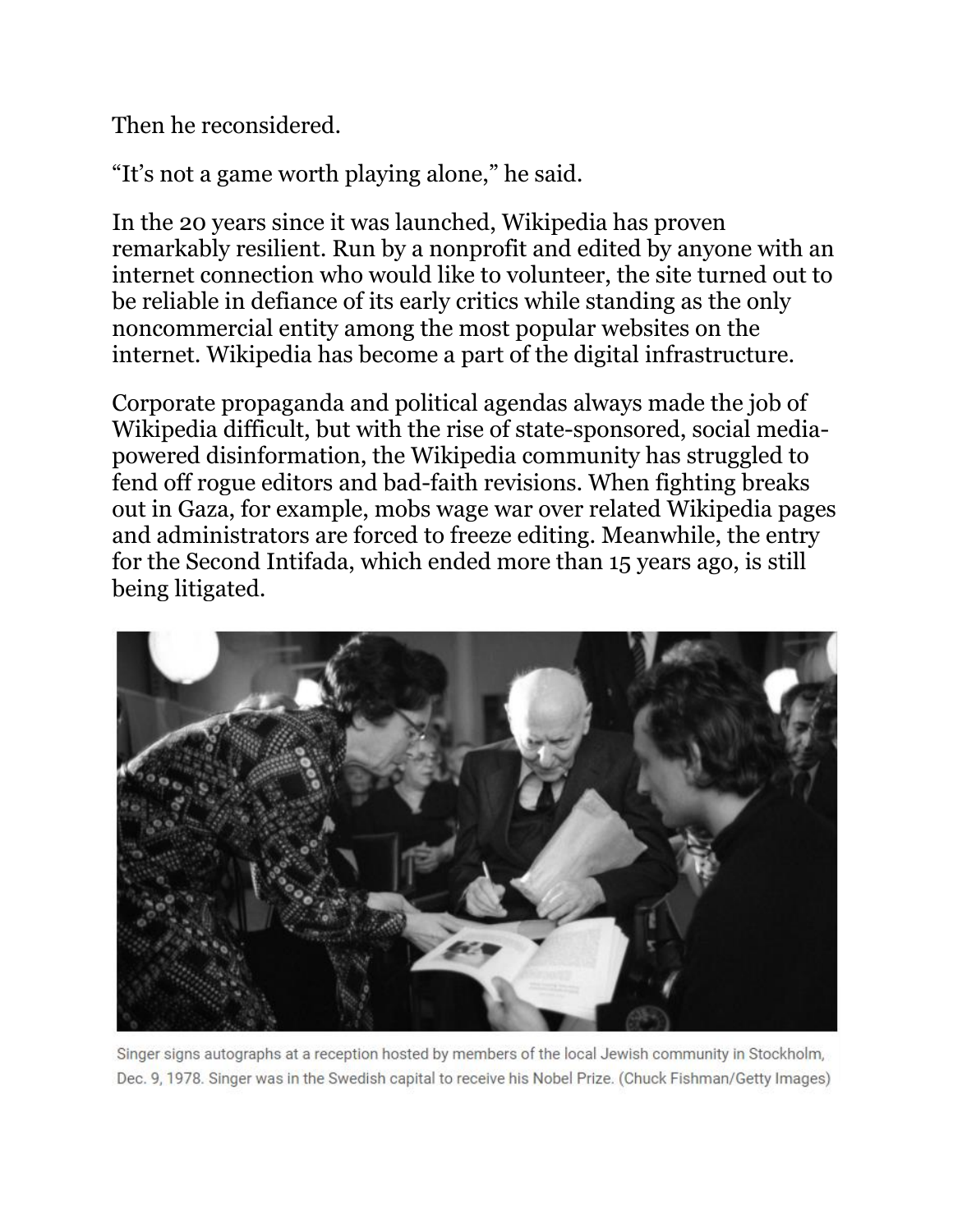The battle over Singer's identity didn't erupt in quite that way, but a small crowd did coalesce after the article in The Times was published. Stromberg recruited help through Facebook; others came from Twitter. Someone would edit the first line to add the word Jewish, and Oliszydlowski would immediately undo it, adding comments that grew increasingly impatient and acerbic — for example: "Disruptive vandalism" and "No such nationality as Jewish. How hard is that to comprehend[?]"

An Israeli Wikipedia administrator named Amir Aharoni joined the challengers as the matter went into a dispute resolution process.

Aharoni wanted the word "Jewish" added "somewhere, anywhere, in the first, all-important sentence" of the Singer article, but with his more than 15 years of experience editing Wikipedia — and sorting through countless such disputes as an administrator — Aharoni also felt a responsibility to keep the debate civil.

"With sensitive things like the nationality of famous people, and especially Jews, of course, it's better to be careful and not fight with other editors," Aharoni told JTA.

(Aharoni, who is an employee of the site's operator, the Wikimedia Foundation, said he edits Wikipedia as a volunteer, and that the two functions are independent of each other.)

Rather than argue against Singer's Polishness, Aharoni emphasized his Jewishness by citing sources like newspaper accounts and the Nobel Committee's summary of Singer's accomplishment.

To Oliszydlowski's point that ethnicity and religion don't belong in the first line, Aharoni noted the [Wikipedia Manual of Style,](https://en.wikipedia.org/wiki/Wikipedia:Manual_of_Style/Biography) which says that ethnicity and religion do belong if they are "relevant to the subject's notability."

The final decision, based on a consensus, excluding Oliszydlowski, was to identify Singer in his entry's first sentence as Jewish, not Polish.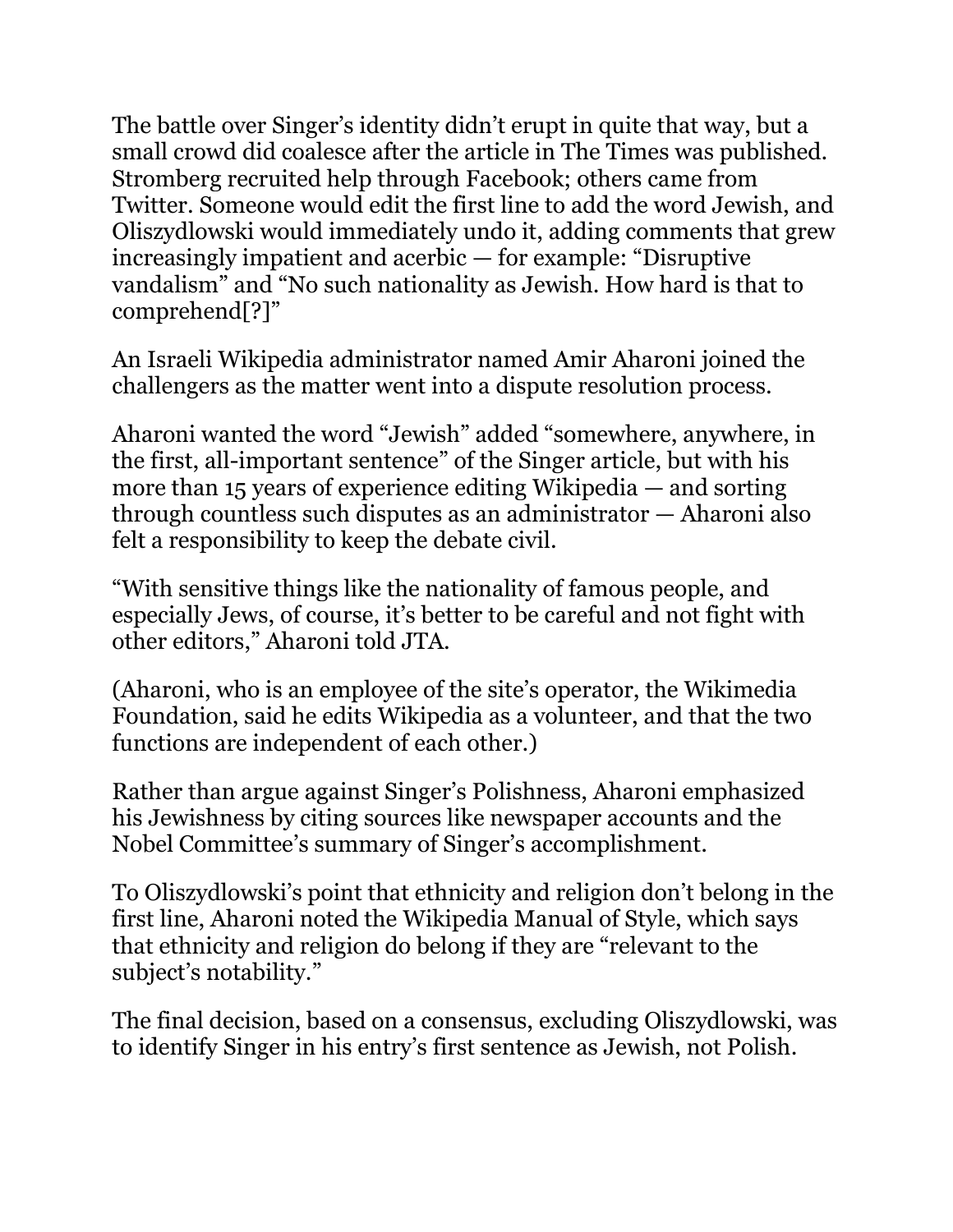"There was a bit of an argument," Aharoni said, "but it was small compared to many other arguments that happen in Wikipedia."

A few weeks later, Szydlowski agreed to an interview with JTA. He didn't sound exactly like the Polish propagandist that Stromberg suspected him of being.

Logging in from Australia, where he is finishing up a bachelor's degree in construction management and urban development, Szydlowski said he still thinks it's correct to refer to Singer as a Pole but has accepted the community's decision.

"Me, personally, I don't really have an opinion," he said. "If they concluded that he should be described as this or that does not matter just as long as it's correct within the Wikipedia guidelines. Really, I'm very neutral in this perspective in this dispute. I'm satisfied now that it has actually been discussed."

His argument was that Singer was not only Polish by nationality but that the country played a significant role in his life and career. Singer left Poland when he was in his 30s, Szydlowski noted, having already begun his career as a writer. And the literature he produced examined not just any Jews but Jews in Poland.

Szydlowski doesn't deny Singer's Jewishness and, in fact, is something of a Judeophile. He talked about the richness of prewar Ashkenazi culture in Europe and recited statistics on the historical size of the Jewish population of different cities. His user profile says he has Ashkenazi heritage. Asked about that, Szydlowski shared that his great-grandfather was Jewish and survived the war by concealing his identity.

"I love researching Jewish topics, and I love comparing what Polish and Ashkenazi Jewish cultures were like because the mutual influence was unbelievable," Szydlowski said.

The Singer dispute is not the only time Szydlowski has insisted on striking "Jewish" from the first sentence of Wikipedia articles on notable Polish Jews. In 2019, for example, he [became embroiled in an](https://en.wikipedia.org/wiki/Talk:Renia_Spiegel)